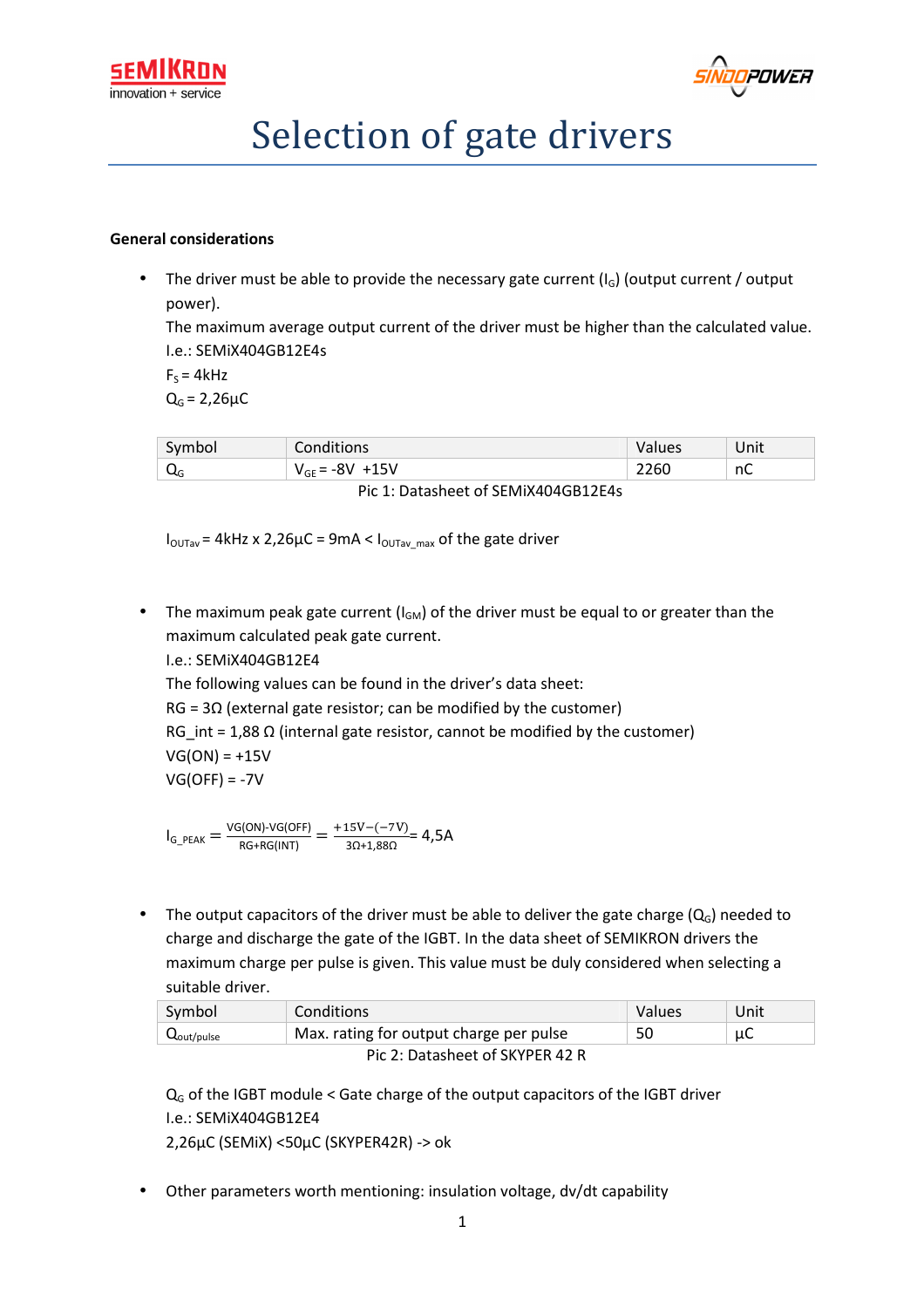



#### **Important**

When using SEMIKRON IGBT driver cores an adapter board as connection between the IGBT module and the gate driver core is necessary. As alternative for customer-specific adapter boards, SEMIKRON offers optimized adapter boards for spring and wire contacted boards.



Pic 3: Adapter boards for spring (left) and wire (right) contacted boards

## **DriverSel – The easy IGBT driver selection tool**

The easiest way of finding the right driver is using the DriverSel tool. It is a free software tool that is available at:

www.sindopower.com/en/SEMISEL-Simulation-software/?mi=knowledgebase

The option "Driver Select Tool" in Semisel shall be selected.

| <b>Driver Select Tool</b>               |    |                |                 |      |                                                               |                |  |
|-----------------------------------------|----|----------------|-----------------|------|---------------------------------------------------------------|----------------|--|
| Preselect                               |    | $Vec = 1200 V$ |                 | ×    |                                                               |                |  |
| Product                                 |    |                | SEMITRANS (119) | Y    |                                                               |                |  |
| Device                                  |    |                | SKM150GB12T4    | v    |                                                               |                |  |
| Number of IGBT Modules                  |    |                |                 |      |                                                               |                |  |
| Switching Frequency fsw                 | 10 |                |                 |      |                                                               |                |  |
| Applied Gate Resistor                   | 6  |                |                 |      |                                                               | Ohm            |  |
|                                         |    |                |                 |      |                                                               |                |  |
|                                         |    |                | <b>Update</b>   |      |                                                               |                |  |
| Result                                  |    |                |                 |      |                                                               |                |  |
| <b>Driver Channels</b>                  |    | $\overline{2}$ |                 |      |                                                               |                |  |
| Collector Emitter Voltage               |    | 1200 V         |                 |      |                                                               |                |  |
| Required average current                |    | 8.5 mA         |                 |      |                                                               |                |  |
| Gate Charge                             |    | $0.85$ mC      |                 |      |                                                               |                |  |
| <b>Driver</b>                           |    |                |                 |      |                                                               |                |  |
| <b>Hame</b>                             |    |                |                 |      | lout(av)/mA lout /A Visol /kV Vce max /V Rgmin / Ohm Channels |                |  |
| 1x SKHI22A R or SKHI22B R <sup>(1</sup> | 40 | 8              | 2.5             | 1200 | 3.0                                                           | $\overline{2}$ |  |
| 1x SKHI23/12 R                          | 50 | 8              | 2.5             | 1200 | 2.7                                                           | $\overline{a}$ |  |
| 1x SKYPER 32 R or SKYPER 32PRO R        | 50 | 15             | 4.0             | 1200 | 1.5                                                           | $\overline{2}$ |  |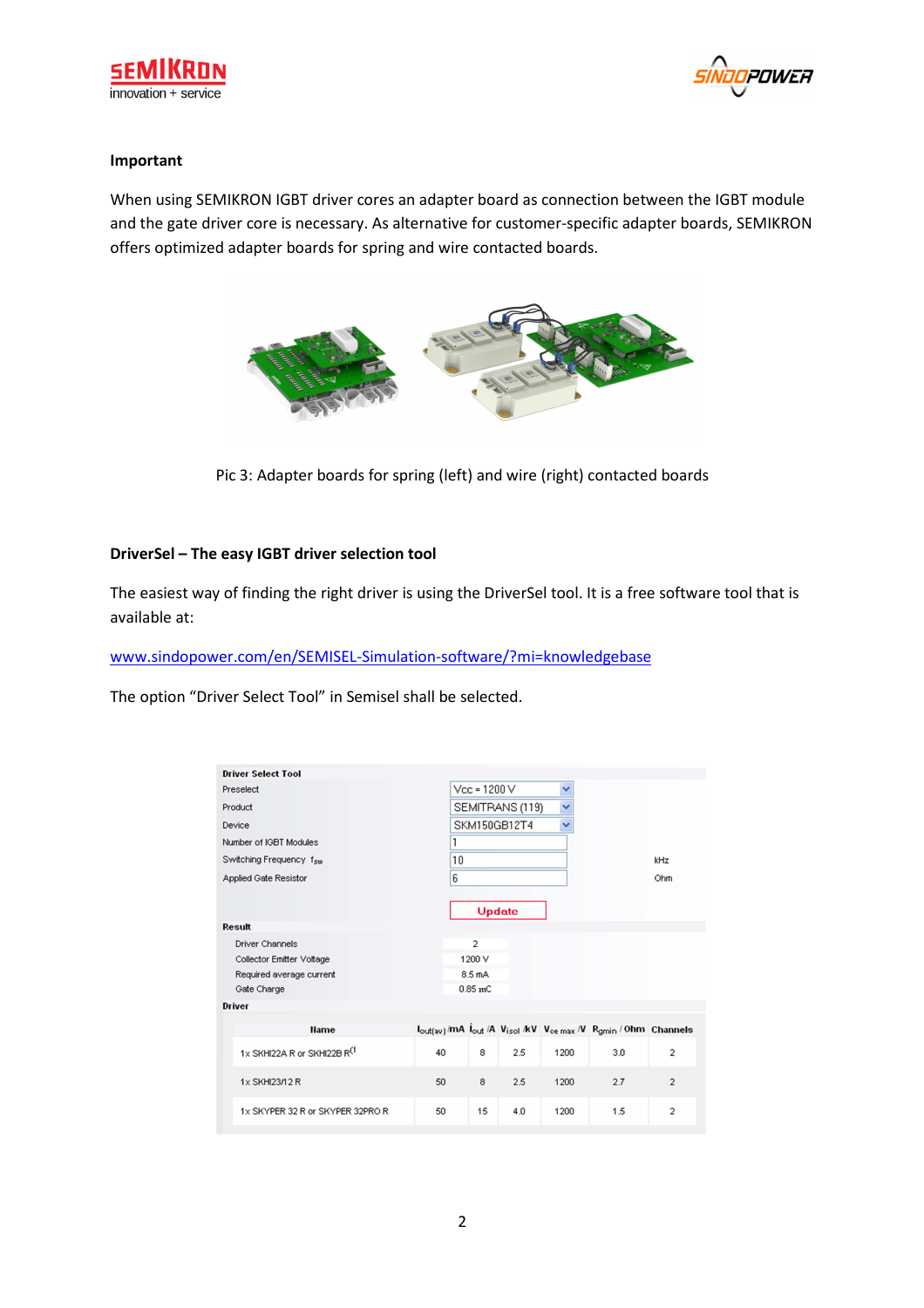



#### **Matrix Overview : Power rating vs. No. of channels**

|                 | <b>Power rating</b>           |                                                                                                    |                                                                               |                          |  |  |  |  |
|-----------------|-------------------------------|----------------------------------------------------------------------------------------------------|-------------------------------------------------------------------------------|--------------------------|--|--|--|--|
| <b>Channels</b> | <b>MiniSKiiP, SEMITOP</b>     | <b>SEMIX &amp; SEMITRANS, SKIM</b>                                                                 | <b>SEMIX &amp; SEMITRANS</b><br>up to 3 parallel modules                      | Up to 6 parallel modules |  |  |  |  |
|                 |                               |                                                                                                    | SKHI 10                                                                       |                          |  |  |  |  |
| $\overline{2}$  |                               | SKHI 22, SKHI 23, SKHI 24, SKYPER<br>32/32 PRO, adapter boards for<br><b>SEMITRANS &amp; SEMIX</b> | SKYPER 42<br>adapter boards for parallel SEMiX,<br>SEMITRANS and SKiM modules | SKYPER 52                |  |  |  |  |
| $\overline{4}$  |                               | Board MLI SKYPER 32PRO                                                                             |                                                                               |                          |  |  |  |  |
| 6/7             | SKHI <sub>61</sub><br>SKHI 71 | Driverboard for SKIM 63                                                                            |                                                                               |                          |  |  |  |  |



Pic 5: SKYPER 32, 42 and 52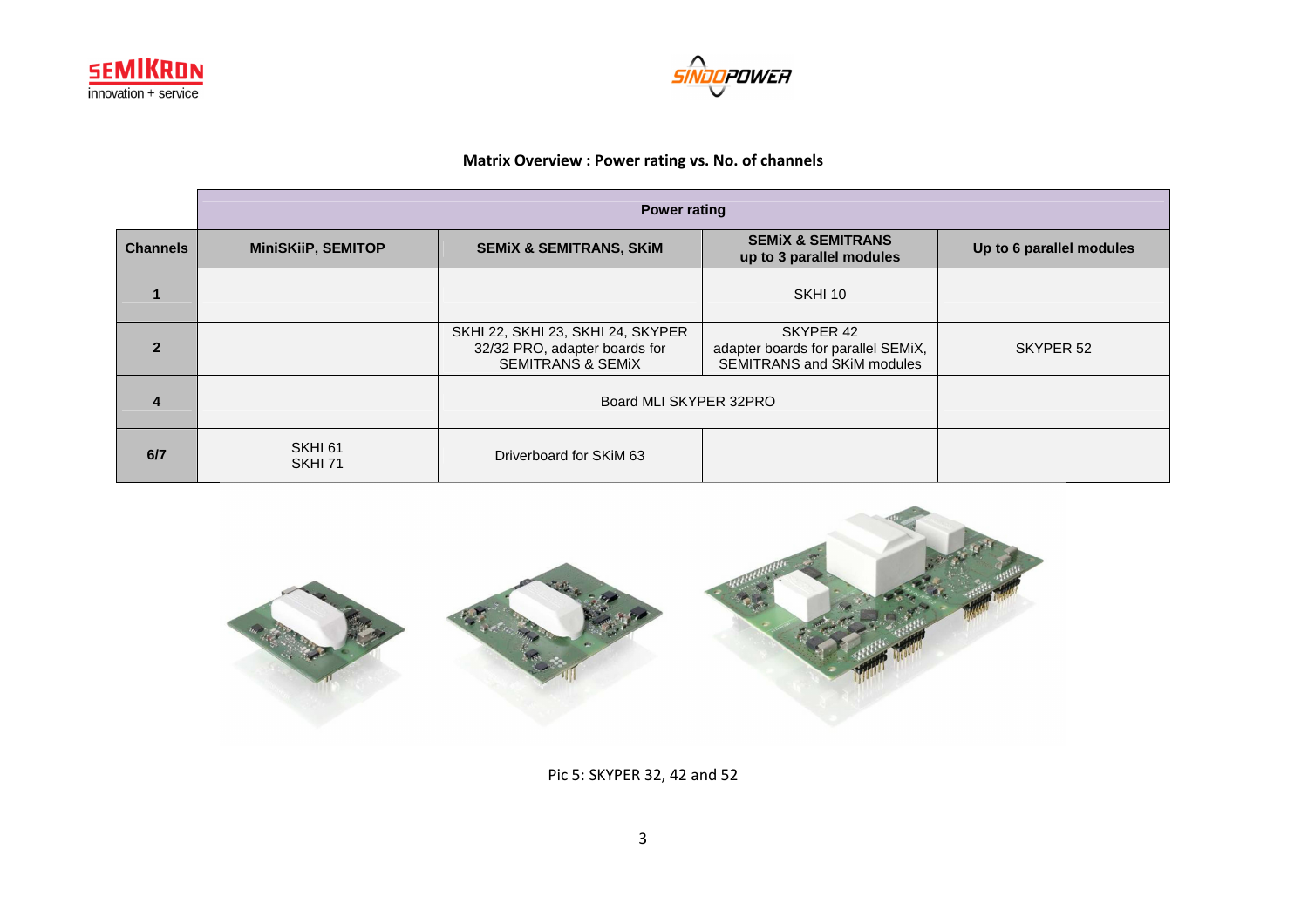



## **SEMIKRON drivers and main parameter values**

| <b>Gate driver</b>    | <b>Channels</b> | <b>Technology</b> | Vce(V) | Vg_on<br>(V) | Vg_off<br>(V) | lout_peak<br>(A) | lout av max<br>(mA) | Q_out/pulse<br>(UC) | f max<br>(kHz) | V_isol<br>(kV) | <b>Typical circuit</b>          |
|-----------------------|-----------------|-------------------|--------|--------------|---------------|------------------|---------------------|---------------------|----------------|----------------|---------------------------------|
| <b>SKHI 10/12 R</b>   | 1               | <b>SMT</b>        | 1200   | 15           | -8            | 8                | 100                 | 9,6                 | 100            | 2500           | Single switch,<br>DC/DC chopper |
| <b>SKHI 10/17 R</b>   | 1               | <b>SMT</b>        | 1700   | 15           | -8            | 8                | 100                 | 9,6                 | 100            | 4000           | Single switch,<br>DC/DC chopper |
| <b>SKHI 21A R</b>     | $\overline{2}$  | Hybrid            | 1200   | 15           | $\mathbf{0}$  | 8                | 40                  | $\overline{4}$      | 50             | 2500           | MOSFET Half-bridge              |
| <b>SKHI 22A R</b>     | $\overline{2}$  | Hybrid            | 1200   | 15           | $-7$          | 8                | 40                  | 4                   | 50             | 2500           | Half-bridge                     |
| <b>SKHI 22A H4 R</b>  | $\overline{2}$  | Hybrid            | 1700   | 15           | $-7$          | 8                | 40                  | $\overline{4}$      | 50             | 4000           | Half-bridge                     |
| <b>SKHI 22B R</b>     | $\overline{2}$  | <b>Hybrid</b>     | 1200   | 15           | $-7$          | 8                | 40                  | $\overline{4}$      | 50             | 2500           | Half-bridge                     |
| SKHI 22B H4 R         | $\overline{2}$  | <b>Hybrid</b>     | 1700   | 15           | $-7$          | 8                | 40                  | 4                   | 50             | 4000           | Half-bridge                     |
| <b>SKHI 23/12 R</b>   | $\overline{2}$  | <b>SMT</b>        | 1200   | 15           | -8            | 8                | 50                  | 4,8                 | 100            | 2500           | Half-bridge                     |
| <b>SKHI 23/17 R</b>   | $\overline{c}$  | <b>SMT</b>        | 1700   | 15           | -8            | 8                | 50                  | 4,8                 | 100            | 4000           | Half-bridge                     |
| SKHI 24 R             | $\overline{2}$  | Hybrid            | 1200   | 15           | -8            | 15               | 80                  | 5                   | 50             | 4000           | Half-bridge                     |
| <b>SKYPER 32 R</b>    | $\overline{2}$  | Core              | 1700   | 15           | $-7$          | 15               | 50                  | 2,5                 | 50             | 4000           | Half-bridge                     |
| <b>SKYPER 32PRO R</b> | $\overline{2}$  | Core              | 1700   | 15           | $-7$          | 15               | 50                  | 6,3                 | 50             | 4000           | Half-bridge                     |
| <b>SKYPER 42 R</b>    | $\overline{2}$  | Core              | 1700   | 15           | -8            | 30               | 150                 | 50                  | 100            | 4000           | Half-bridge                     |
| <b>SKYPER 52 R</b>    | $\overline{2}$  | Core              | 1700   | 15           | $-15$         | 50               | 300                 | 100                 | 100            | 4000           | Half-bridge                     |
| SKHI 61 R             | 6               | Hybrid            | 900    | 14,9         | $-6,5$        | 2                | 20                  | 1                   | 50             | 2500           | 6-pack                          |
| SKHI 71 R             | $\overline{7}$  | <b>Hybrid</b>     | 900    | 14,9         | $-6,5$        | $\overline{2}$   | 20                  |                     | 50             | 2500           | 6-pack + brake chopper          |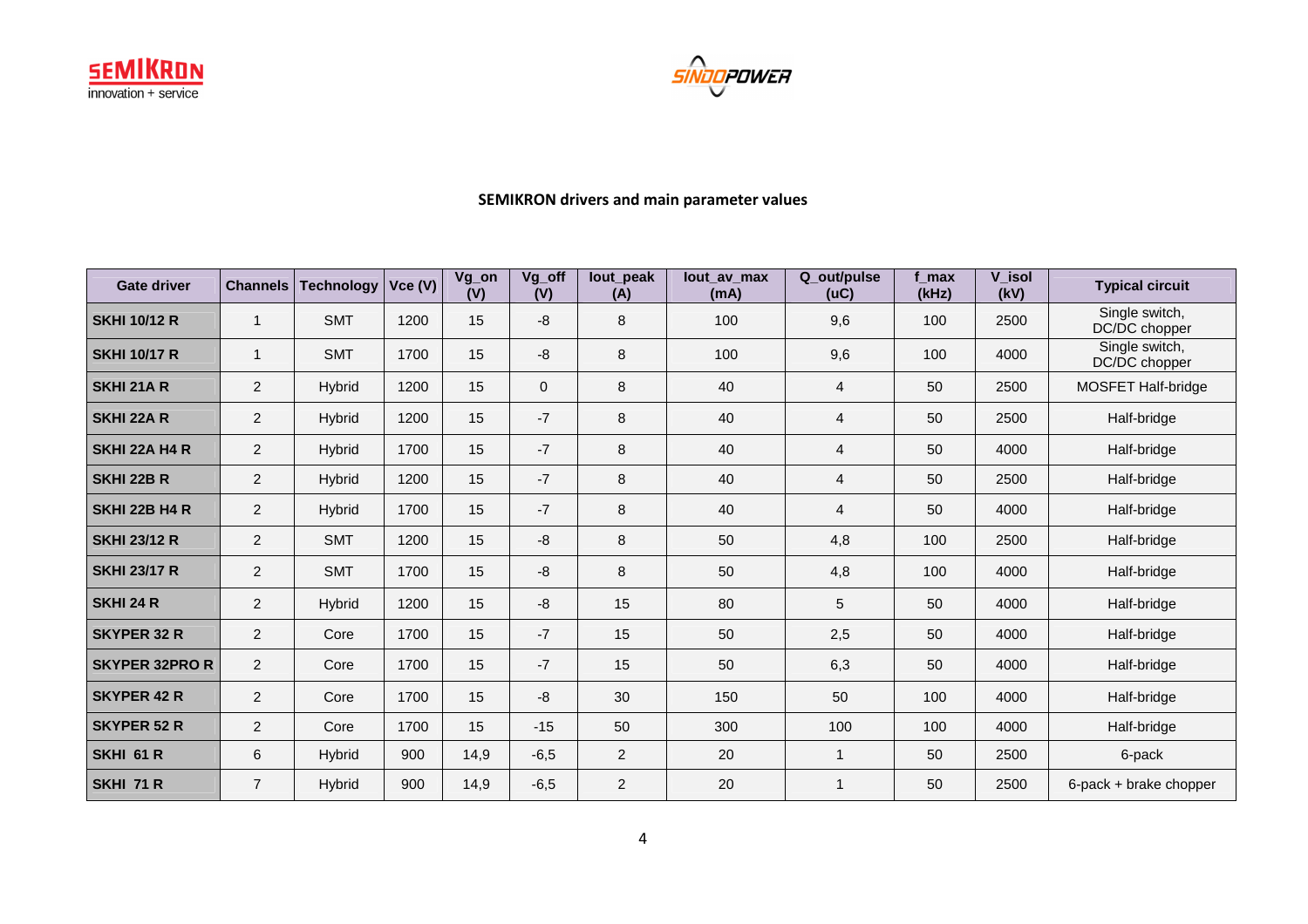



**Adapter boards to be used as interface between driver and power module** 

|                            | Suitable for   |                             |  |
|----------------------------|----------------|-----------------------------|--|
| <b>Adapter board</b>       | <b>Driver</b>  | <b>Modules with housing</b> |  |
| Board 1 SKYPER 32R         | SKYPER 32R     | SEMITRANS (<400A)           |  |
| Board 1 SKYPER 32PRO R     | SKYPER 32PRO R | SEMITRANS (<400A)           |  |
| Board 2S SKYPER 32R        | SKYPER 32R     | SEMIX 2S                    |  |
| Board 2S SKYPER 32PRO R    | SKYPER 32PRO R | SEMIX 2S                    |  |
| Board 3S SKYPER 32R        | SKYPER 32R     | SEMIX 3S                    |  |
| Board 3S SKYPER 32PRO R    | SKYPER 32PRO R | SEMIX 3S                    |  |
| Board 4S SKYPER 32R        | SKYPER 32R     | SEMIX 4S                    |  |
| Board 4S SKYPER 32PRO R    | SKYPER 32PRO R | SEMIX 4S                    |  |
| Board 2 generic SKYPER 42R | SKYPER 42R     | SEMITRANS (>400A)           |  |
| Board 2 //3S SKYPER 42R    | SKYPER 42R     | SEMIX 3S                    |  |
| Board 2 //4S SKYPER 42R    | SKYPER 42R     | SEMIX 4S                    |  |
| Board 1 SKYPER 52R         | SKYPER 52R     |                             |  |